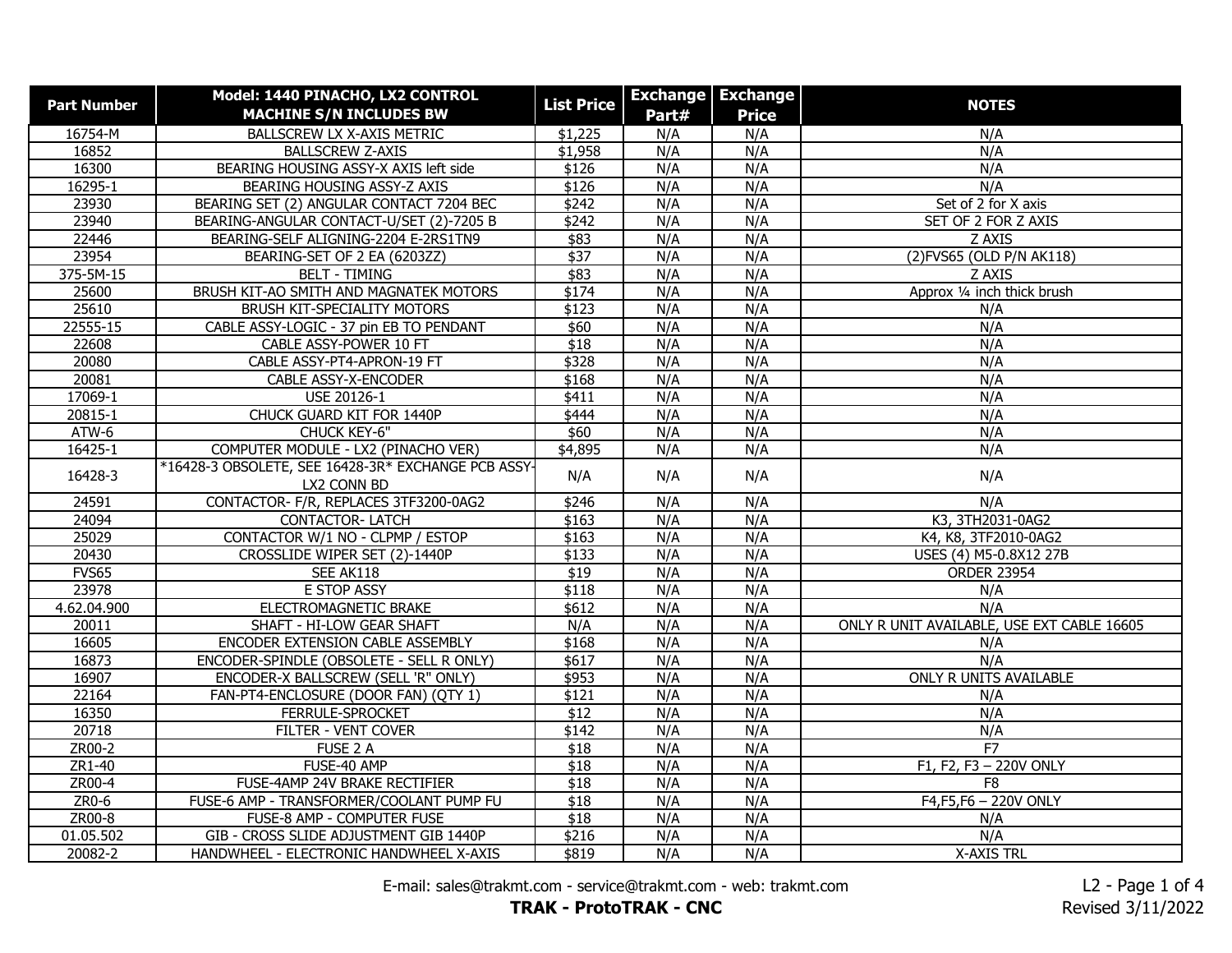| <b>Part Number</b>   | Model: 1440 PINACHO, LX2 CONTROL             | <b>List Price</b> | <b>Exchange</b> | <b>Exchange</b> | <b>NOTES</b>                                   |
|----------------------|----------------------------------------------|-------------------|-----------------|-----------------|------------------------------------------------|
|                      | <b>MACHINE S/N INCLUDES BW</b>               |                   | Part#           | <b>Price</b>    |                                                |
| 20082-3              | HANDWHEEL - ELECTRONIC HANDWHEEL Z-AXIS      | \$819             | N/A             | N/A             | N/A                                            |
| 20717                | HOSE-COOLANT HOSE                            | $\sqrt{$70}$      | N/A             | N/A             | N/A                                            |
| $21831 - 1$          | HOUSING-E STOP ASSY                          | \$55              | N/A             | N/A             | N/A                                            |
| 20295                | JOGSTICK-ASSEMBLY                            | \$656             | N/A             | N/A             | N/A                                            |
| 22714-26             | LAMP - ASSY-110V 60Hz                        | \$416             | N/A             | N/A             | N/A                                            |
| 20326                | ** OBSOLETE *** LEVELING PAD-1745 P/TRL1440P | $\sqrt{$915}$     | N/A             | N/A             | NEEDS 4                                        |
| 23341                | LIGHT BULB-WORK LIGHT (all - except 1840     | \$18              | N/A             | N/A             | N/A                                            |
| 22856                | LIMIT SWITCH-DOOR INTERLOCK                  | \$108             | N/A             | N/A             | N/A                                            |
| 20076-1              | LUBRICATION KIT TRL 1440P                    | \$843             | N/A             | N/A             | N/A                                            |
| 16385                | OBSOLETE. SEE 16385R                         | \$1,064           | N/A             | N/A             | N/A                                            |
| 16384                | MOTOR- Z AXIS (OBS)                          | \$1,147           | N/A             | N/A             | N/A                                            |
| 20714                | NOZZLE - COOLANT                             | \$85              | N/A             | N/A             | N/A                                            |
| 16452                | <b>NUT CLAMP Z-AXIS</b>                      | \$37              | N/A             | N/A             | X & Y AXIS                                     |
| 16314                | NUT-CLAMP-X AXIS                             | $\sqrt{$37}$      | N/A             | N/A             | X AXIS                                         |
| 16435                | ECHANGE PENDANT ASSY - LX2                   | N/A               | N/A             | N/A             | N/A                                            |
| 20712                | PUMP - COOLANT (220/440V)                    | \$491             | N/A             | N/A             | 220/440V PUMP. DRILL ONE NEW MOUNTING HOLE FOR |
|                      |                                              |                   |                 |                 | REPLACEMENT PUMP                               |
| 21833                | PUSH BUTTON-E STOP ASSY RED TURN TO RELE     | \$68              | N/A             | N/A             | N/A                                            |
| 3UA5200-2B           | SEE 26688                                    | \$272             | N/A             | N/A             | N/A                                            |
| MRDV6                | <b>BOLT-M20X176L</b>                         | N/A               | N/A             | N/A             | <b>ORDER 24483-1</b>                           |
| 24483-1              | RELAY-(BRAKE) TIMER, OFF DELAY               | \$241             | N/A             | N/A             | N/A                                            |
| 27212                | REPL KIT-LUBE PUMP-110V-1440 & 1745          | \$619             | N/A             | N/A             | N/A                                            |
| 26395                | 4 A FUSE (500VOLT FOR 1745P/440V)            | N/A               | N/A             | N/A             | <b>ORDER 27212</b>                             |
| 14-40-20050          | SAFETY GLASS-SLIDING DOOR -1440-OBS          | \$111             | N/A             | N/A             | N/A                                            |
| $24101 - 4$          | SERVO DRIVER SERIES 3-4020                   | \$872             | 24101-4R        | \$754           | X & Y AXIS, replaces 20201 and 20201R          |
| 24101-5              | SERVO DRIVER SERIES 3-4050                   | \$872             | 24101-5R        | \$754           | Z AXIS, REPLACES 20327-2                       |
| 16349-1              | SLIP CLUTCH ASSY-TRL-W/0 GUIDES              | \$258             | N/A             | N/A             | XY AXIS                                        |
| 20716                | SPINDLE MOTOR-1440P-FLANGE MOUNT             | \$1,554           | N/A             | N/A             | <b>OLD STYLE</b>                               |
| 20716-1              | SPINDLE MOTOR-1440P-FLANGE MOUNT/NEW STY     | \$1,554           | N/A             | N/A             | NEW STYLE-15.5" LONG                           |
| 22769                | SWITCH ASSY-PT4-FWD/REV & E/STOP             | \$444             | N/A             | N/A             | N/A                                            |
| 17012                | SHAFT - HI-LOW GEAR SHAFT                    | N/A               | N/A             | N/A             | ONLY R UNIT AVAILABLE                          |
| $1-03-1-2-C12$       | SWITCH, CAM, XBC-D FOR/REV SWITCH            | \$201             | N/A             | N/A             | N/A                                            |
| 20719                | T-BOLTS-MOUNTING BASE, SET OF 4              | \$182             | N/A             | N/A             | N/A                                            |
| 20617                | WIPERS-SADDLE-SET(4)-1440P                   | \$126             | N/A             | N/A             | N/A                                            |
| 20721                | WRENCH - ECCENTRIC CAM LOCK WRENCH 1440      | \$43              | N/A             | N/A             | N/A                                            |
| <b>Machine Parts</b> |                                              |                   |                 |                 |                                                |
| 6000-2Z              | HANDLE & PLUNGER - TABLE GIB LOCK            | N/A               | N/A             | N/A             | REPLACE WITH 22714-58 OR 26327                 |
| DIN720-32014         | BEARING - MAIN SHAFT REAR BEARING 32014      | \$177             | N/A             | N/A             | N/A                                            |
| DIN720-32012         | BEARING 32012                                | \$132             | N/A             | N/A             | N/A                                            |
| DIN618-2526          | BEARING HK 2526                              | \$36              | N/A             | N/A             | N/A                                            |
| DIN618-3016          | BEARING HK 3016                              | \$36              | N/A             | N/A             | N/A                                            |
| 20707                | BEARING NK 30/30                             | \$95              | N/A             | N/A             | N/A                                            |

E-mail: sales@trakmt.com - service@trakmt.com - web: trakmt.com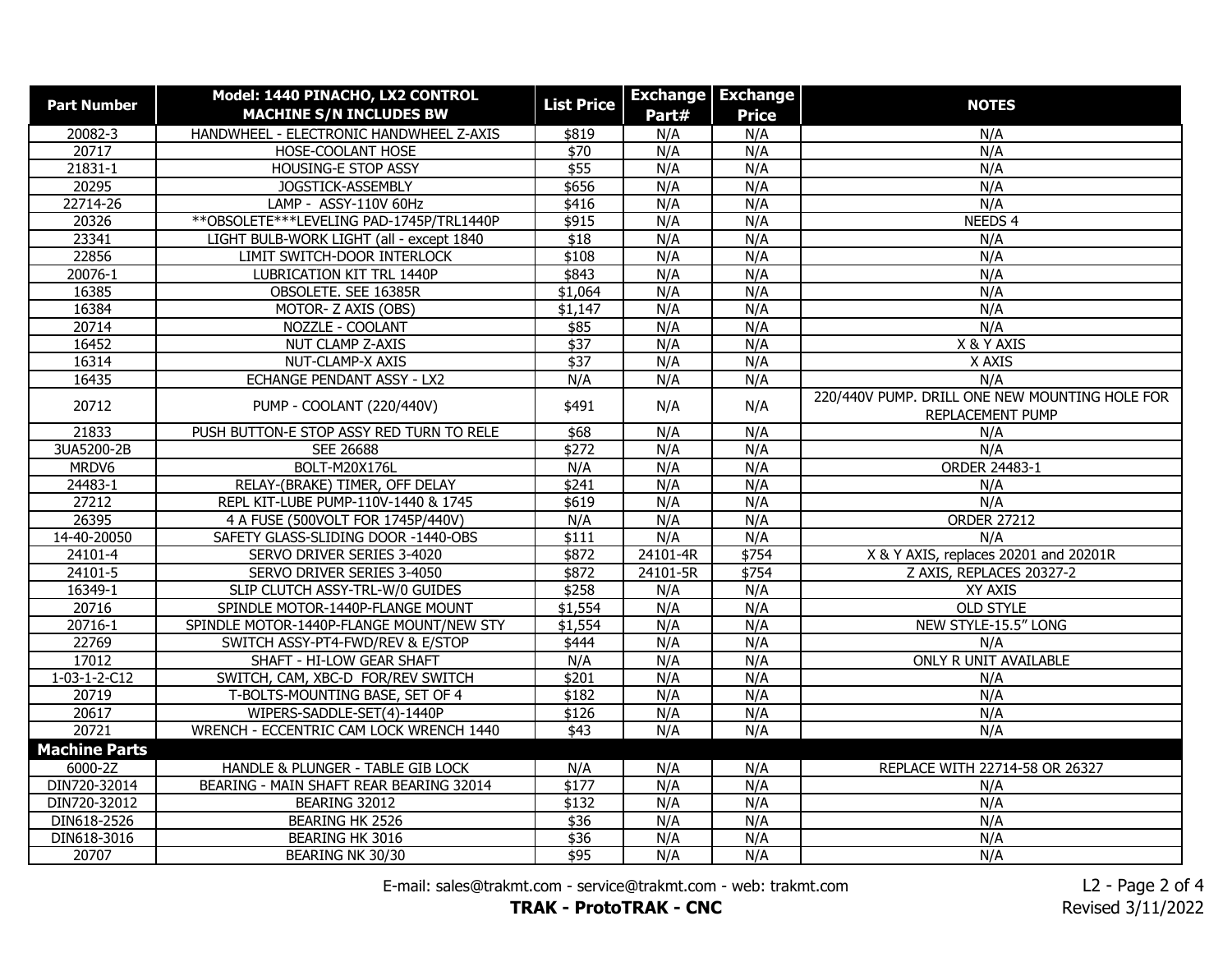| <b>Part Number</b> | Model: 1440 PINACHO, LX2 CONTROL         | <b>List Price</b> | <b>Exchange</b> | <b>Exchange</b> | <b>NOTES</b>                |
|--------------------|------------------------------------------|-------------------|-----------------|-----------------|-----------------------------|
|                    | <b>MACHINE S/N INCLUDES BW</b>           |                   | Part#           | <b>Price</b>    |                             |
| 20708              | BEARING, RNA 69/28                       | \$168             | N/A             | N/A             | N/A                         |
| 20709              | BEARING, RNA 6904, 1440P                 | \$136             | N/A             | N/A             | N/A                         |
| 22714-58           | BEARING-6000ZZ                           | \$42              | N/A             | N/A             | REPLACES 6000-2Z            |
| 26327              | BEARING-DEEP GROOVE-6000ZZ               | $\sqrt{42}$       | N/A             | N/A             | REPLACES 6000-2Z            |
| 23981              | BELT - SPINDLE MOTOR BELT (SET OF 3)     | \$163             | N/A             | N/A             | OLD - 3 OF SPZ1700LP-1713LA |
| 23947              | BELT-SPINDLE MOTOR-SET (SPZ1600LP-1613LA | \$163             | N/A             | N/A             | NEW - 3 OF SPZ1600LP-1613LA |
| 01.01.581          | CAM LOCK - ECCENTRIC                     | \$117             | N/A             | N/A             | N/A                         |
| 20329-1            | COVER - SPINDLE-REAR COVER 1440P (NON-CO | \$76              | N/A             | N/A             | N/A                         |
| 01.01.601          | FEED REVERSE FORK 1440P/S                | \$111             | N/A             | N/A             | N/A                         |
| 23990              | FEED SCREW & NUT-TAILSTOCK-1440P         | \$531             | N/A             | N/A             | N/A                         |
| 01.01.5050         | <b>FORK - 1440P/S</b>                    | \$111             | N/A             | N/A             | N/A                         |
| 01.01.541          | <b>FORK - 1440P/S</b>                    | \$111             | N/A             | N/A             | N/A                         |
| 01.01.599          | <b>FORK - 1440P/S</b>                    | \$111             | N/A             | N/A             | N/A                         |
| 20615-1            | FRU-1440P GEAR CLUSTER-3 SPLINE          | \$637             | N/A             | N/A             | N/A                         |
| 01.01.591          | GEAR - DOUBLE MAIN SPINDLE GEAR 1440P    | \$348             | N/A             | N/A             | N/A                         |
| 01.01.595          | GEAR - FEED REVERSE GEAR 1440P           | \$216             | N/A             | N/A             | N/A                         |
| 01.01.5012         | <b>GEAR - MAIN SPINDLE GEAR 1440P</b>    | \$444             | N/A             | N/A             | N/A                         |
| 01.01.590          | GEAR - MAIN SPINDLE GEAR 1440P           | \$250             | N/A             | N/A             | N/A                         |
| 01.01.5004         | <b>GEAR - PINION SHAFT GEAR 1440P</b>    | \$168             | N/A             | N/A             | N/A                         |
| 01.01.5005         | <b>GEAR - PINION SHAFT GEAR 1440P</b>    | \$168             | N/A             | N/A             | N/A                         |
| 01.01.5006         | <b>GEAR - PINION SHAFT GEAR 1440P</b>    | \$168             | N/A             | N/A             | N/A                         |
| 01.01.507          | GEAR - SHAFT GEAR 1440P-6 SPLINE         | \$546             | N/A             | N/A             | N/A                         |
| 20615              | <b>GEAR CLUSTER - 6 SPLINE</b>           | \$996             | N/A             | N/A             | N/A                         |
| 20616              | <b>GEAR CLUSTER- SHAFT 1440</b>          | \$1,022           | N/A             | N/A             | N/A                         |
| DIN6885-8X12X42    | <b>KEY A 8X12X42</b>                     | \$12              | N/A             | N/A             | N/A                         |
| DIN3770-110X2.5    | O-RING 110X115X2.5                       | \$18              | N/A             | N/A             | N/A                         |
| DIN3770-130X2.5    | O-RING 130X125X2.5                       | \$18              | N/A             | N/A             | N/A                         |
| DIN3770-15X2.5     | O-RING 15X20X2.5                         | \$12              | N/A             | N/A             | N/A                         |
| DIN3770-19X3.5     | O-RING 19X26X3.5                         | \$12              | N/A             | N/A             | N/A                         |
| DIN3770-20X2.5     | O-RING 20X25X2.5                         | \$12              | N/A             | N/A             | N/A                         |
| DIN3770-36X3       | O-RING 36X42X3                           | \$12              | N/A             | N/A             | N/A                         |
| 01.01.535          | PULLEY - HEADSTOCK PULLEY                | \$491             | N/A             | N/A             | N/A                         |
| DIN3760-32X47X7    | <b>RETAINER</b>                          | \$29              | N/A             | N/A             | N/A                         |
| 01.01.594          | GROOVED SHAFT FEED- 1440P/S (KEY)        | \$408             | N/A             | N/A             | N/A                         |
| 01.01.501          | SHAFT - INPUT SHAFT 1440P - 6 SPLINE     | \$266             | N/A             | N/A             | N/A                         |
| 01.01.501-1        | SHAFT - INPUT SHAFT 1440P-3 SPLINE       | \$266             | N/A             | N/A             | N/A                         |
| 01.01.592          | SLINGER - REAR OIL SLINGER 1440P         | \$126             | N/A             | N/A             | N/A                         |
| 21254              | SPINDLE REPLACEMENT ASSY 1440P           | \$83              | N/A             | N/A             | N/A                         |
| 23899              | THRUST BEARING SET-1440P                 | \$40              | N/A             | N/A             | N/A                         |
| 01.01.582          | WASHER - OIL SLINGER WASHER 1440P        | \$61              | N/A             | N/A             | N/A                         |